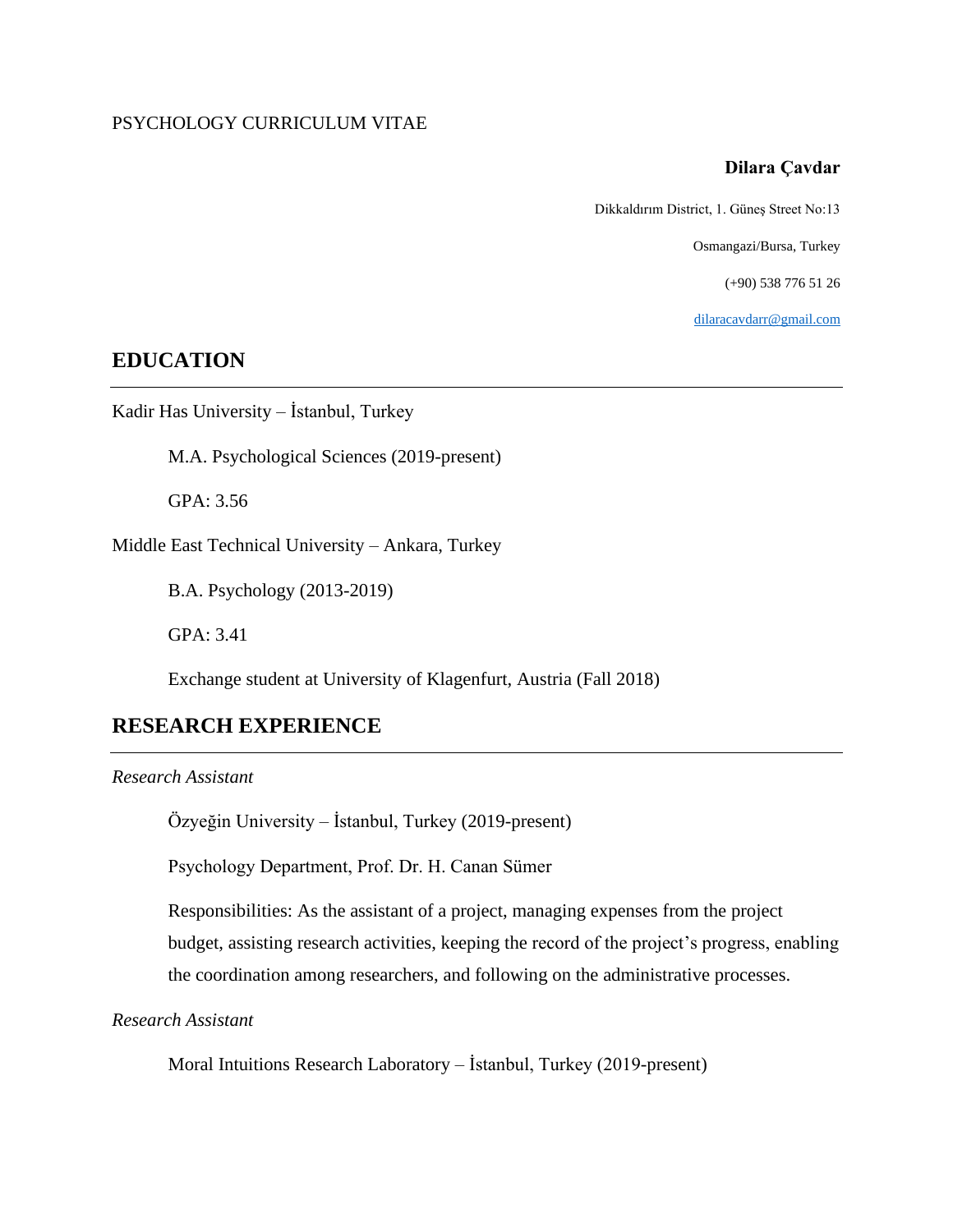Responsibilities: Participating in literature discussions, discussion lab members' researches, reviewing papers' of lab members to help them improve, developing and executing research ideas.

### **TEACHING EXPERIENCE**

#### *Teaching Assistant*

*Kadir Has University –* İstanbul, Turkey (Fall 2020)

*PSY 301 – Measurement and Assessment*

*Responsibilities:* Helping the instructor with class exams and assignments, assisting students in the class.

#### *Teaching Assistant*

Kadir Has University *–* İstanbul, Turkey (Fall 2020)

*PSY 571 –* Advanced Topics in Social Psychology

*Responsibilities:* Helping the instructor with class exams and assignments, assisting students in the class.

of the class.

#### *Teaching Assistant*

Kadir Has University – İstanbul, Turkey (2019-present)

Psychology Department

Responsibilities: Helping faculty members with class exams and assignments.

#### *Assistant Student*

METU Disability Support Office – Ankara, Turkey (Fall 2016)

Responsibilities: Helping to a visually impaired student with the coursework of French 102 class.

# **PROFESSIONAL EXPERIENCE**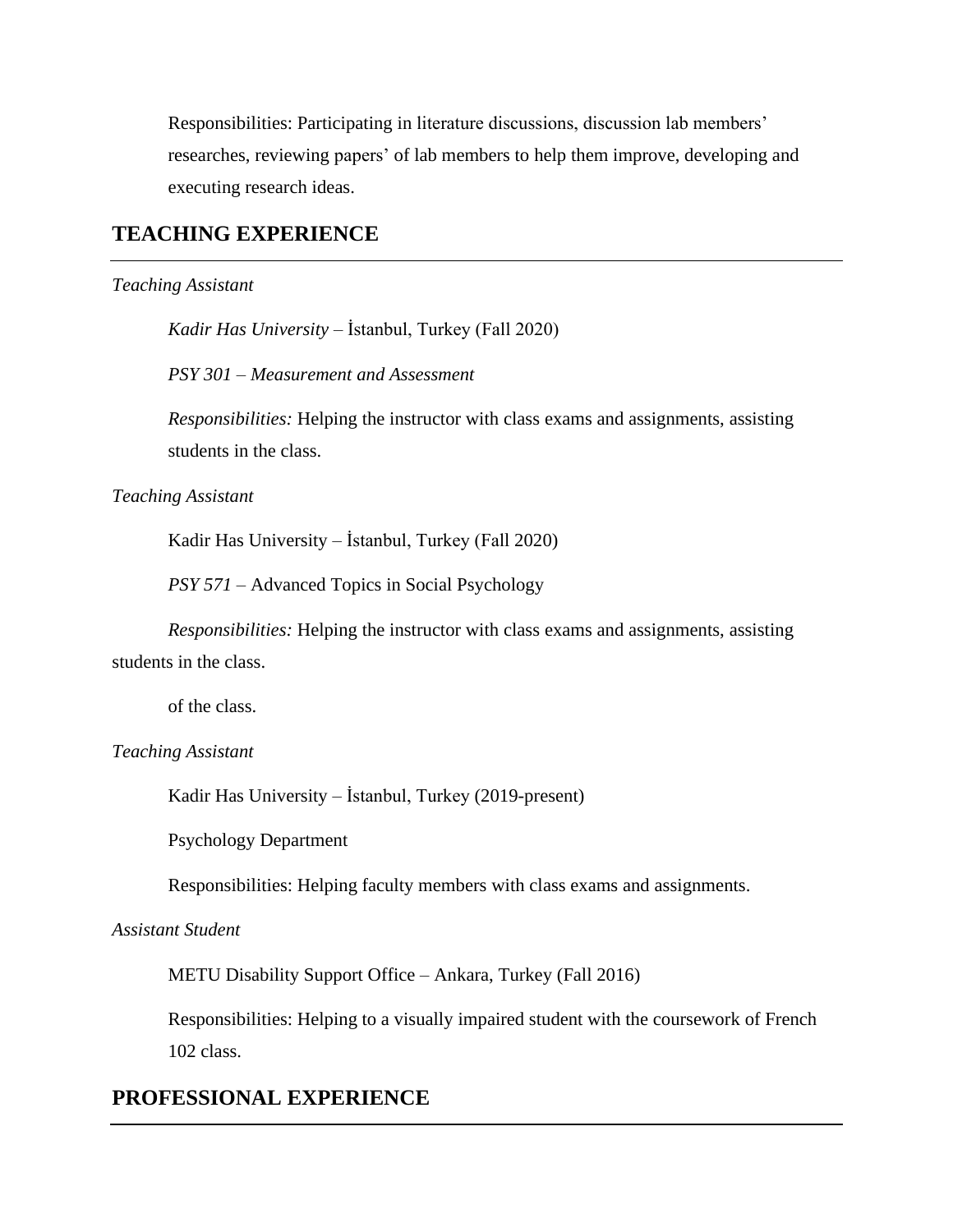#### *Intern*

Bursa Metropolitan Municipality Social Services Branch Office Social Assistance Department – Bursa, Turkey (Summer 2017)

Responsibilities: Helping social workers with home visits, assisting applying citizens, helping the psychologist from the Disabled Services Unit.

#### *Intern*

Harput Holding Human Resources *–* Bursa, Turkey (Summer 2016)

Responsibilities: Organizing and updating office documents, attending interviews and business meetings for the observation.

*Assistant Student*

METU Culture and Convention Center – Ankara, Turkey (Fall 2016)

Responsibilities: Being attendant of the exhibitions and events that took place in the center.

### **GRANTS, HONOURS, SCHOLARSHIPS**

The Scientific and Technological Research Council of Turkey (TÜBİTAK) – Graduate Research Scholarship (2019-present)

Kadir Has University – Graduate School Psychological Sciences Program Tuition Waiver

### **SERVICES**

II. Social Psychology Conference Organization Committee, December 2019

We Will Stop Femicide Platform Data Committee, since September 2019

Bursa Women's Council Active Member, since March 2019

METU Gender Studies Student Club, February 2018 to January 2019